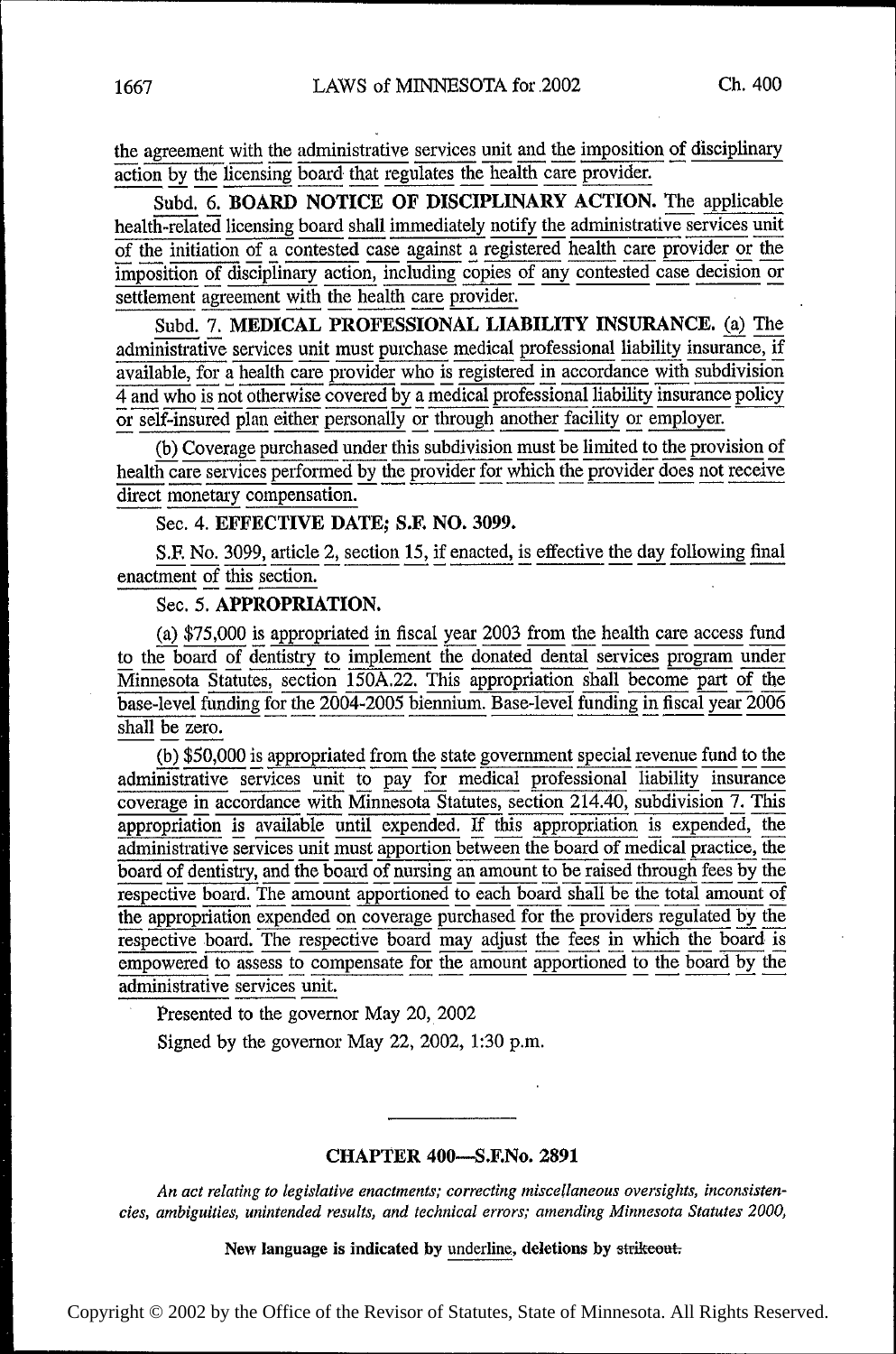sections 125A.21, subdivision 2, as amended; 291.03, subdivision 1, as amended; 317A.021, subdivision 9; Minnesota Statutes 2001 'Supplement, sections 216B.1646, as amended; 273.124, subdivision 11, as amended; Laws 2002, chapter 342, section 12; 2002 S.F. No. 1555, section 2, if enacted; 2002 H.F. No. 2498, article 3, section 7, the effective date, if enacted; 2002 H.F. No. 2498, article 4, section 6, the effective date, if enacted;  $2002$  H.F. No. 3618, section 13, subdivision 7, if enacted; repealing Laws 2002, chapter 291, section 7.

BE IT ENACTED BY THE LEGISLATURE OF THE STATE OF MINNESOTA:

Section 1. Minnesota Statutes 2000, section 317A.021, subdivision 9, is amended to read:

Subd. 9. APPLICABILITY OF OTHER LAWS. (a) Except as provided in paragraphs (b) and (c), chapters 300, 316, 317A 317, and 556 do not apply to corporations. .

(b) Sections 300.60, 300.61, and 300.63 apply to corporations.

(c) This subdivision does not affect the applicability of chapter 300 to a corporation that elected to reject Laws 1951, chapter 500, sections 1 to 25.

Sec. 2. CORR02-1 2002 S.F. No. 1555, section 2, if enacted, is amended to read:

### Sec. 2. [18C.110] PREEMPTION OF LOCAL LAW.

<sup>1</sup>(a) Except as specifically provided in this chapter, a local unit of government may not adopt or enforce any ordinance; regulate, or that prohibits or regulates, and may not in any other way restrict prohibit or regulate, the distribution, sale, handling, use, or application of phosphorous fertilizers and phosphorous fertilizer products that are applied or will be applied to land used for growing crops or any other agricultural use.

(b) Except as specifically provided in this chapter, a local unit of government may not-adopt or enforce any ordinance that prohibits or regulates the registration, labeling, distribution, sale, handling, use, application, or disposal of turf fertilizer containing phosphorus.

(c) This section does not prohibit a local ordinance that restricts the sale of turf' phosphorous fertilizer that was in effect on August 1, 2002.

(d) This section does not preempt local authority or responsibility for zoning, fire codes, or hazardous waste disposal.

(e) Paragraphs (a) and (d) are effective the day following final enactment. Paragraphs (b) and (c) are effective January 1, 2004.

Sec. 3. CORR02-2 Minnesota Statutes 2000, section 125A.21, subdivision 2, as amended by Laws 2002, chapter 294, section 2, is amended to read:

Subd. 2. THIRD PARTY REIMBURSEMENT. (a) Beginning July 1, 2000, districts shall seek reimbursement from insurers and similar third parties for the cost of services provided by the district whenever the services provided by the district are otherwise covered by the child's health coverage. Districts shall request, but may not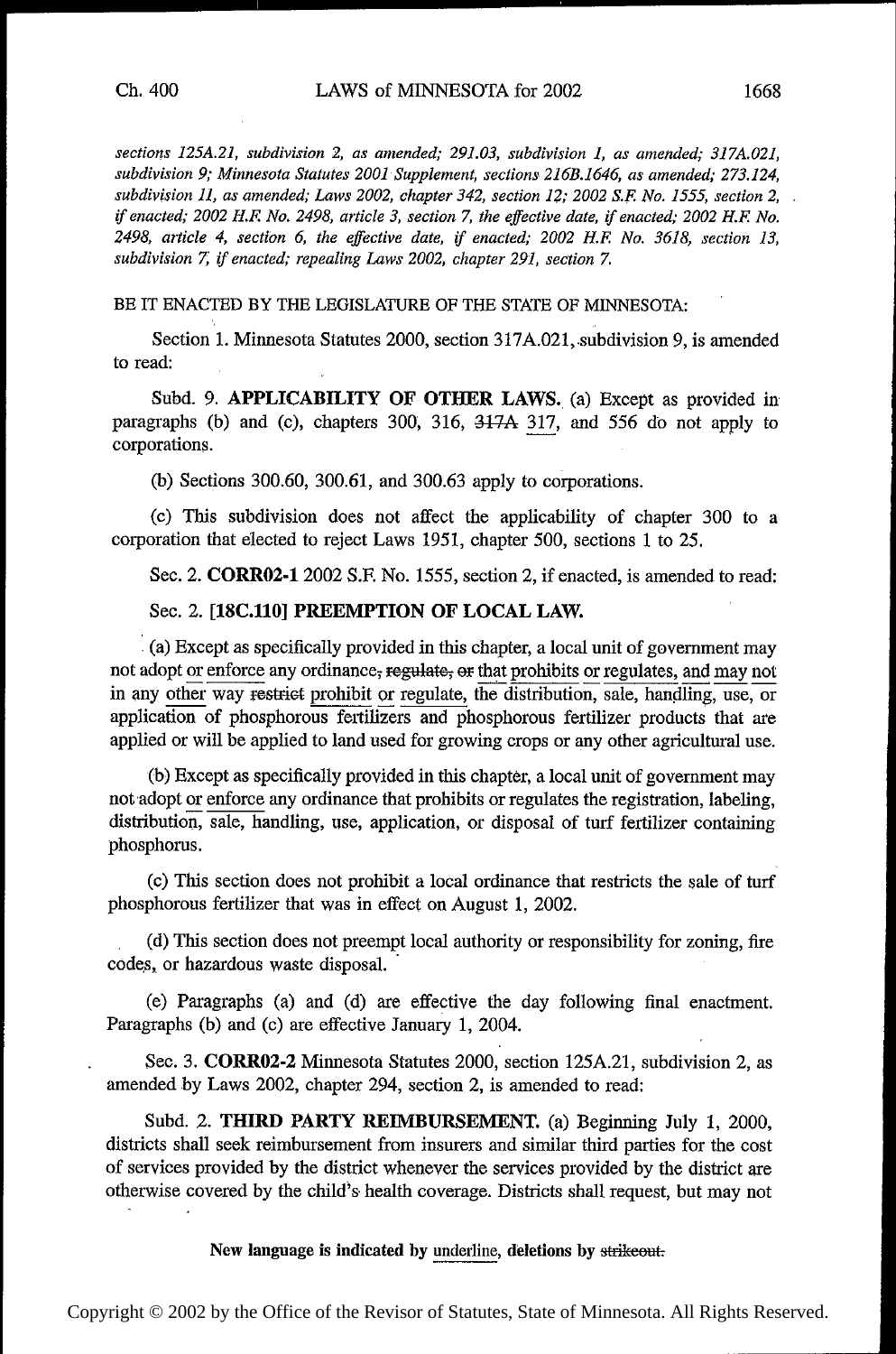require, the child's family to provide information about the child's health coverage when a child with a disability begins to receive services from the district of a type that may be reimbursable, and shall request, but may not require, updated information after that as needed.

(b) For children enrolled in medical assistance under chapter 256B or MinnesotaCare under chapter 256L who have no other health coverage, a district shall provide an initial written notice to the enrolled child's parent or legal representative of its intent to seek reimbursement from medical assistance or MinnesotaCare for the individual education plan health-related services provided by the district.

(c) The district shall give the parent or legal representative annual written notice of:

(1) the district's intent to seek reimbursement from medical assistance or MinnesotaCare for individual education plan health-related services provided by the district;

(2) the right of the parent or legal representative to request a copy of all records concerning individual education plan health-related services disclosed by the district to any third party; and

(3) the right of the parent or legal representative to withdraw consent for disclosure of a child's records at any time without consequence.

The written notice shall be provided as part of the written notice required by Code of Federal Regulations, title 34, section 300.503.

(d) In order to access the private health care coverage of a child who is covered by private health care coverage in whole or in part, a district must:

(I) obtain annual written informed consent from the parent or legal representative, in compliance with subdivision 5; and

(2) inform the parent or legal representative that a refusal to permit the district or state Medicaid agency to access their private health care coverage does not relieve the district of its responsibility to provide all services necessary to provide free and appropriate public education at no cost to the parent or legal representative.

(e) If the commissioner of human services obtains federal approval to exempt covered individual education plan health—1'elated services from the requirement that private health care coverage refuse payment before medical assistance may be billed, paragraphs (b), (c), and (d), shall also apply to students with a combination of private health care coverage and health care coverage through medical assistance or MinnesotaCare.

(f) In the event that Congress or any federal agency or the Minnesota legislature or any state agency establishes lifetime limits, limits for any health care services, cost-sharing provisions, or otherwise provides that individual education plan healthrelated services impact benefits for persons enrolled in medical assistance or MinnesotaCare, the amendments to this subdivision adopted in 2002 are repealed on the effective date of any federal or state law or regulation that imposes the limits. In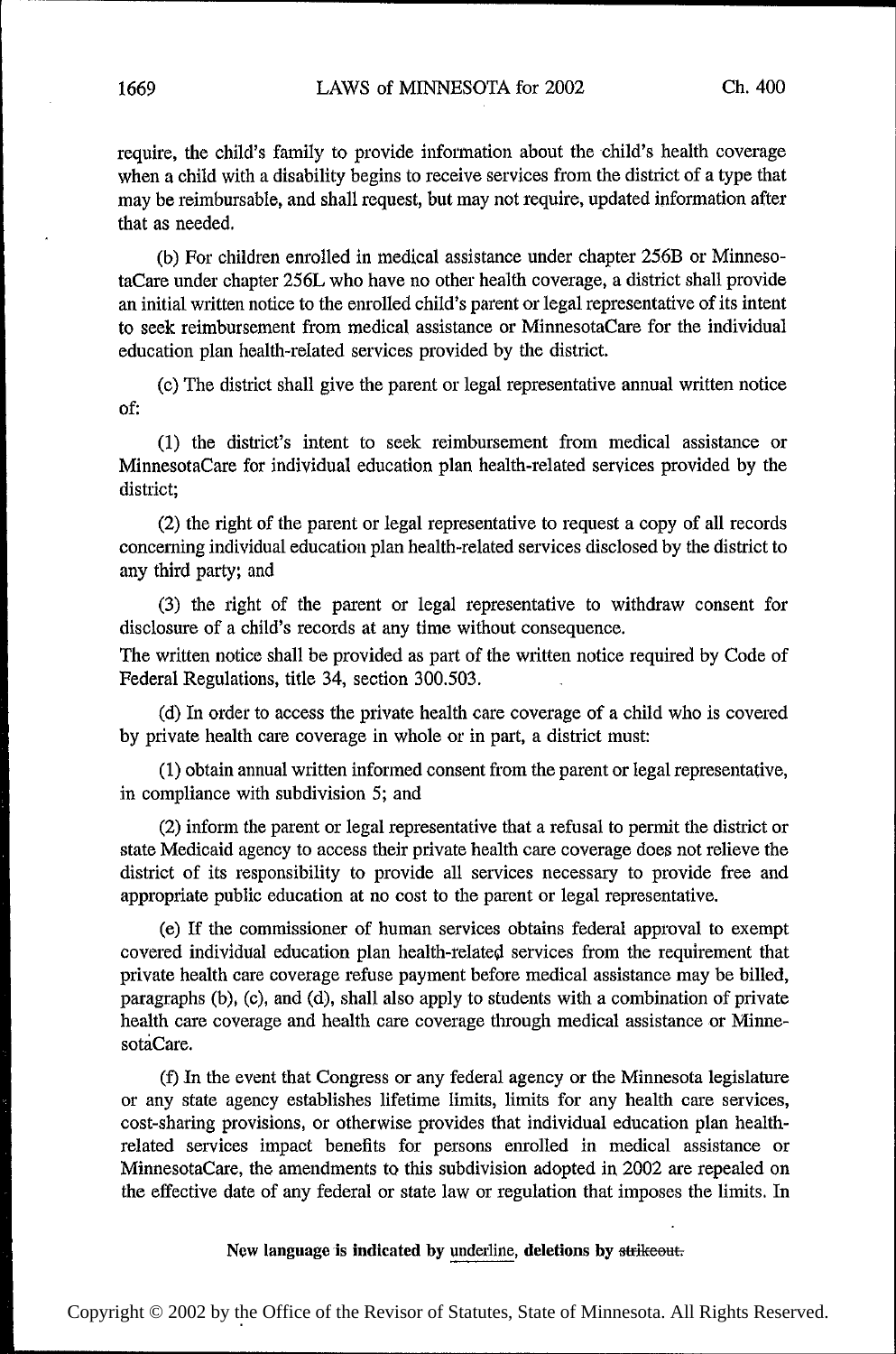that event, districts must obtain informed consent consistent with this subdivision as it existed prior to the 2002 amendments and' subdivision 5, before seeking reimbursement for children enrolled in medical assistance under chapter 256B or MinnesotaCare under chapter 256L who have no other health care coverage.

EFFECTIVE DATE. This section is effective the day following final enactment.

# Sec. 4. CORR02-3 EFFECTIVE DATE.

Laws 2002, chapter 333, is effective the day following final enactment.

# Sec. 5. CORR02-4 REPEALER.

Laws 2002, chapter 291, section 7, is repealed retroactively from March 26, 2002.

Sec. 6. CORROZ-5 Laws 2002, chapter 342, section 12, is amended to read:

## Sec. 12. EFFECTIVE DATE.

Seetien Sections 1 and 8 is are effective January 1, 2003.

Sec. 7. CORR02-6 EFFECTIVE DATES.

Laws 2002, chapter 220, article  $8$ , sections 12, 13, and 14, are effective March 1, 2002.

Sec. 8. CORR02-8A 2002 H.F. No. 2498, article 3, section 7, the effective date, if enacted, is amended to read:

EFFECTIVE DATE. This section is effective for sales and purchases made after June 30, 2002. However, for vending machine contracts entered into by a school, as defined in section 120A.05, prior to May 30, 2002, food sales from vending machines continue to be exempt under this subdivision for one year after the effective date of the eentract until July 1, 2003.

Sec. 9. CORR02-8B 2002 H.F. No. 2498, article 4, section 6, the eifective date, if enacted, is amended to read:

**EFFECTIVE DATE.** This section is effective for taxes payable in 2003 2004 and thereafter.

Sec. 10. CORR02-8C Minnesota Statutes 2001 Supplement, section 273.124, subdivision 11, as amended by 2002 H.F. No. 2498, article 4, section 14, if enacted, is amended to read:

Subd. 11. LIMITATION ON HOMESTEAD TREATMENT. (a) For taxes payable in 2003 through 2005 only, if the assessor has classified a property as both homestead and nonhomestead, the greater of:

(1) the value attributable to the portion of the property used as a homestead; or

(2) the homestead value amount determined under paragraph (b), is entitled to assessment as a homestead under section 273.13, subdivision 22 or 23.

(b) For taxes payable in 2003 only, the homestead value amount is \$60,000. For taxes payable in 2004 only, the homestead value amount is \$45,000. For taxes payable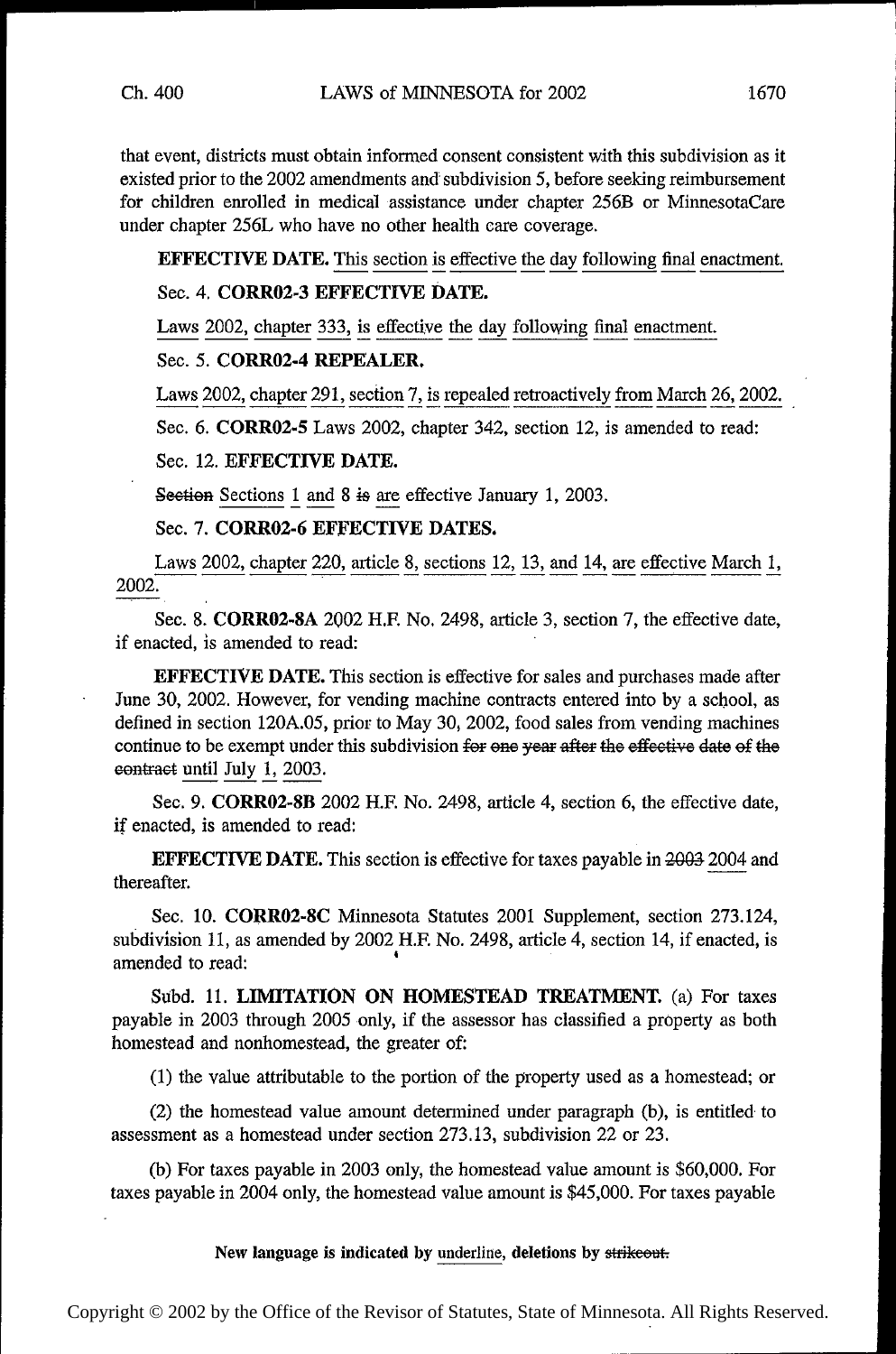in 2005 only, the homestead value amount is \$30,000.

The homestead value amount must not exceed the property's taxable market value.

(c) If the assessor has classified a property asiboth homestead and nonhomestead, the reductions in tax provided under sections 273.135 and 273.1391 apply to the value of both the homestead and the nonhomestead portions of the property.

Sec. 11. CORR02-8D Minnesota Statutes 2000, section 291.03, subdivision 1, as amended by 2002 H.F. No. 2498, article 12, section 12, if enacted, is amended to read:

Subdivision 1. TAX AMOUNT. The tax imposed shall be an amount equal to the proportion of the maximum credit computed under section 2011 of the Internal Revenue Code for state death taxes as the Minnesota gross estate bears to the value of the federal gross estate. For a resident decedent, the tax shall be the maximum credit computed under section 2011 of the Internal Revenue Code reduced by the amount of the death tax paid the other state and credited against the federal estate tax if this results in a larger amount of tax than the proportionate amount of the credit. The tax determined under this paragraph shall not be greater than the federal estate tax computed under section 2001 of the Internal Revenue Code after the allowance of the federal credits allowed under sections section 2010; 2012; 2013; and 2015 of the Internal Revenue Code of 1986, as amended through December 31, 2000.

Sec. 12. CORR02-SE Minnesota Statutes 2001 Supplement, section 216B.l646, as amended by 2002 H.F. No. 2498, article 4, section 3, if enacted, is amended to read:

# 216B.l646 RATE REDUCTION; PROPERTY TAX REDUCTION.

(a) The commission shall, by any method the commission finds appropriate, reduce the rates each electric utility subject to rate regulation by the commission charges its customers to reflect, on an ongoing basis, the amount by which each utility's property tax on the personal property of its electric system from taxes payable in 2001 to taxes payable in 2002 is reduced. The commission must ensure that, to the extent feasible, each dollar of personal property tax reduction allocated to Minnesota consumers retroactive to January 1, 2002, results in a dollar of savings to the utility's customers. A utility may voluntarily pass on any additional property tax savings allocated in the same manner as approved by the commission under this paragraph.

(b) By April 10, 2002, each utility shall submit a filing to the commission containing:

(1) certified information regarding the utility's property tax savings allocated to Minnesota retail customers; and

(2) a proposed method of passing these savings on to Minnesota retail customers.

The utility shall provide the information in clause (1) to the commissioner of revenue at the same time. The commissioner shall notify the commission within 30 days as to the accuracy of the property tax data submitted by the utility.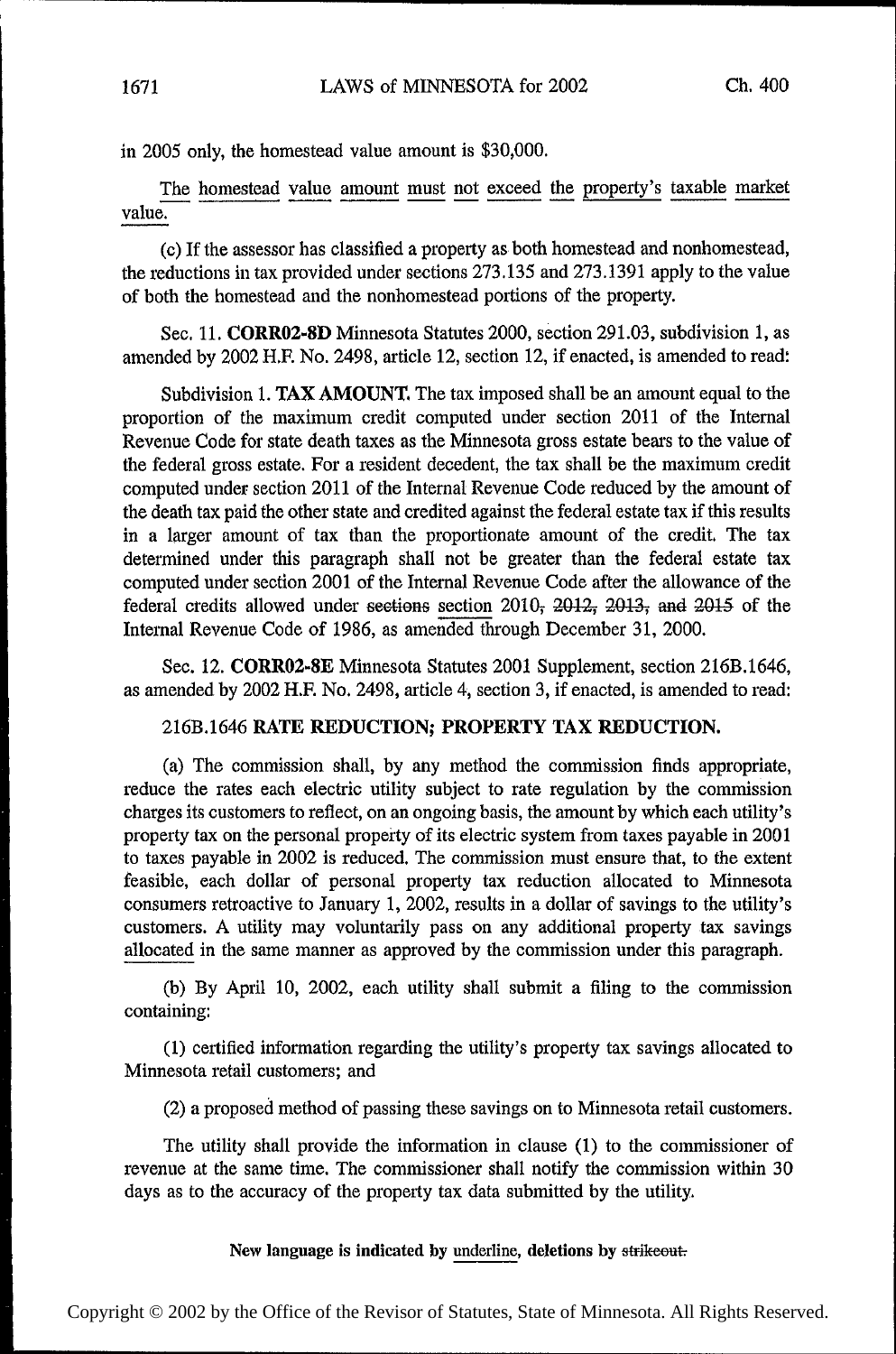(c) For purposes of this section, "personal property" means tools, implements, and machinery of the generating plant. It does not apply to transformers, transmission lines, distribution lines, or any other tools, implements, and machinery that are part of an electric substation, wherever located.

Sec. 13. CORR 02-9 2002 H.F..No. 3618, section 13, subdivision 7, if enacted, is amended to read:

Subd. 7. Health, Agriculture, and Human Services Office and Parking<br>Facilities

-opment of oflice and parking facilities in The commissioner of administration may enter into one or more long—term leasepurchase agreements with the St. Paul port authority or any other governmental entity, for terms of up to 25 years, for the devel-St. Paul for the departments of health, agriculture, and human services. The commissioner must submit each agreement to the legislative commission on planning and fiscal policy for its recommendation. If the commission does not provide the commissioner with a recommendation within 30 days of receiving the agreement, the recommendation is considered to be positive. A recommendation is advisory only. The lease-purchase agreements are exempt from Minnesota Statutes, sections 15.50, subdivision 2, paragraph (e); and 16B.24, subdivisions 6 and 6a. The lease-purchase agreements must not be terminated except for nonappropriation of money. The leasepurchase agreements must provide the state with a unilateral right to purchase the leased premises at specified times for specified amounts. The office facility for the department of human services must not have more gross square feet of space than the department occupies as of the effective date of this section for oflices that will be moved to the new facility.

### Sec. 14. EFFECTIVE DATE.

Unless provided otherwise, each section of this act takes effect at the time the provision being corrected takes effect.

### New language is indicated by underline, deletions by strikeout.

Copyright © 2002 by the Office of the Revisor of Statutes, State of Minnesota. All Rights Reserved.